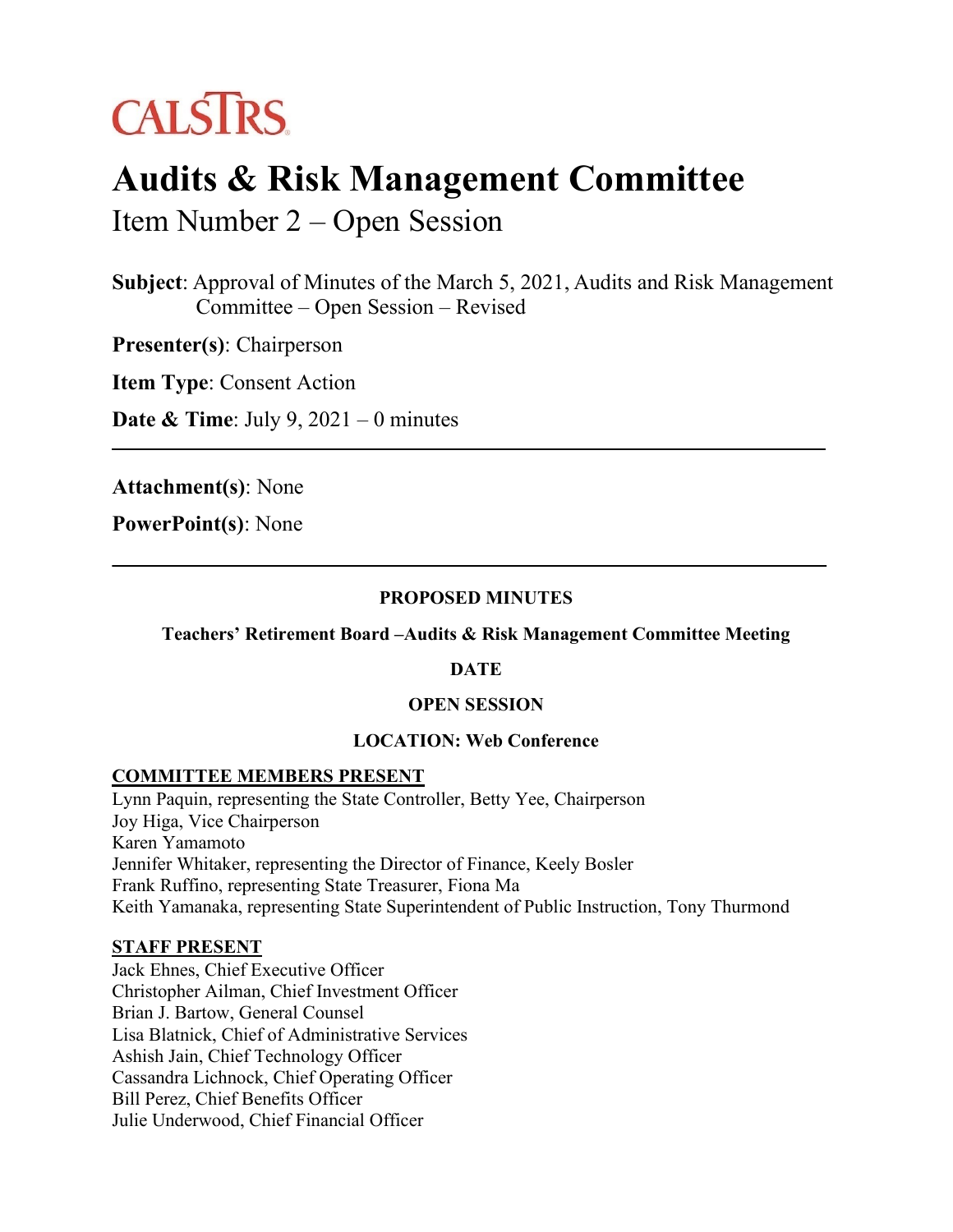Audits & Risk Management Committee – Item 2 July 9, 2021 Page 2

Scott Chan, Deputy Chief Investment Officer Larry Jensen, Chief Auditor Cheryl Cervantes Dietz, Enterprise Compliance Services Director Mike Dutil, Supervising Management Auditor, Employer Audits Roseanne Oyoung, Supervising Management Auditor, Internal Audits Rick Reed, System Actuary Braden Pate, Counsel

## **OTHER PRESENT**

Dr. Robert Yetman (Audits and Risk Management Committee Financial Expert) Jen Aras, Crowe LLP Kevin Smith, Crowe LLP

A quorum being present, Lynn Paquin, representing Controller Yee called the Open Session meeting of the Audits and Risk Management Committee meeting to order at 1:47 p.m.

# **I. APPROVAL OF COMMITTEE AGENDA (Item 1)**

**MOTION** duly made by Mr. Ruffino, seconded by Ms. Higa, and carried to approve the Committee Agenda by consent.

| Members Voting                                             | Ave | Nay | Abstain |
|------------------------------------------------------------|-----|-----|---------|
| Ms. Higa                                                   | X   |     |         |
| Ms. Yamamoto                                               | Х   |     |         |
| Ms. Whitaker, for the Director of Finance                  |     |     |         |
| Mr. Ruffino, for the State Treasurer                       | X   |     |         |
| Mr. Yamanaka, for the Superintendent of Public Instruction | X   |     |         |
| Ms. Paquin, for the State Controller                       |     |     |         |

## **II. APPROVAL OF MINUTES FOR THE NOVEMBER 6, 2020, AUDITS AND RISK MANAGEMENT COMMITTEE MEETING – OPEN SESSION (Item\_2)**

**MOTION** duly made by Ms. Whitaker, seconded by Ms. Higa, and carried to approve the minutes for the November 6, 2020 Audits and Risk Management Committee meeting by consent.

| Members Voting                                             | Ave | Nay | Abstain |
|------------------------------------------------------------|-----|-----|---------|
| Ms. Higa                                                   |     |     |         |
| Ms. Yamamoto                                               |     |     |         |
| Ms. Whitaker, for the Director of Finance                  |     |     |         |
| Mr. Ruffino, for the State Treasurer                       | X   |     |         |
| Mr. Yamanaka, for the Superintendent of Public Instruction | X   |     |         |
| Ms. Paquin, for the State Controller                       |     |     |         |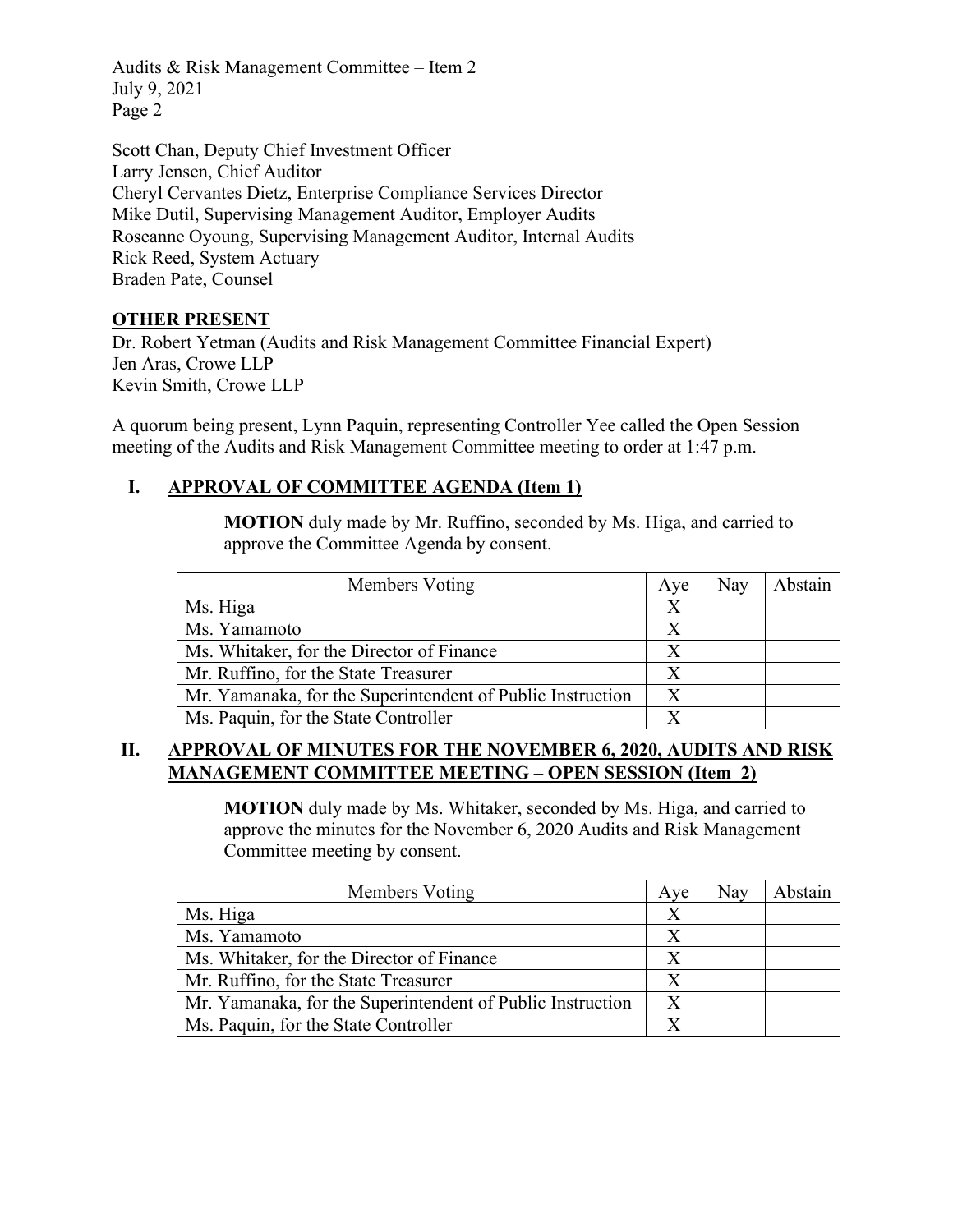# **III. PROGRESS REPORT ON THE 2020 INDEPENDENT AUDITOR'S REPORT ON INTERNAL CONTROL OVER FINANCIAL REPORTING AND MANAGEMENT LETTER (Item 3)**

The committee received a status report on management's progress towards implementing the recommendations included in the 2020 Independent Auditor's Report on Internal Control Over Financial Reporting and Management Letter, dated October 22, 2020.

# **IV. FINANCIAL STATEMENT AUDIT CLIENT SERVICE PLAN FOR FY 2020-21 (Item 4)**

The committee received an overview of the Crow LLP Client Service Plan for performing an audit of CalSTRS basic financial statements as to and for the year ended June 30, 2021. The committee received information regarding Crowe LLP's client service team, its services and deliverables for the fiscal year, and the firm's audit plan timeline.

# **V. 2020 INTERNAL AUDIT PLAN FINAL PROGRESS REPORT (Item 5)**

The committee received a presentation from Mr. Jensen, Mr. Dutil, and Ms. Oyoung on the Audit Service's Calendar Year 2020 Audit Plan results. Mr. Dutil gave a detailed report on the Employer Audit results and findings, and Ms. Oyoung gave a detailed report on the results and findings related to internal audits. The committee discussed the progress being made on remaining internal audit findings and the lessons learned from shifting to remote auditing as a result of the pandemic.

# **VI. 2020 ENTERPRISE COMPLIANCE SERVICES PLAN FINAL PROGRESS REPORT (Item 6)**

Ms. Dietz provided the committee with a report on the Enterprise Compliance Services' 2020 Compliance Plan results, including updates on governance, third party risk management, and overall compliance monitoring. Ms. Dietz also informed the committee that Enterprise Compliance Services is now fully staffed.

# **VII. FY 2021-22 COMMITTEE WORK PLAN (Item 7)**

The committee received a draft fiscal year 2021-22 work plan from Mr. Jensen and Ms. Underwood. Mr. Jensen outlined key plan activities for the committee, including committee governance, internal audit oversight, external financial statement audit oversight, compliance reporting and oversight, and financial reporting oversight.

# **VIII. COMMITTEE EDUCATION: ENTERPRISE COMPLIANCE RISK MANAGEMENT – ACHIEVING THE BASICS AND PATHWAYS TO BEST PRACTICES (Item 8)**

The committee received a presentation from Ms. Connor on Enterprise Compliance Risk Management – Achieving the Basics and Pathways to Best Practices. Ms. Conner discussed the pathways and processes involved when establishing and maturing an